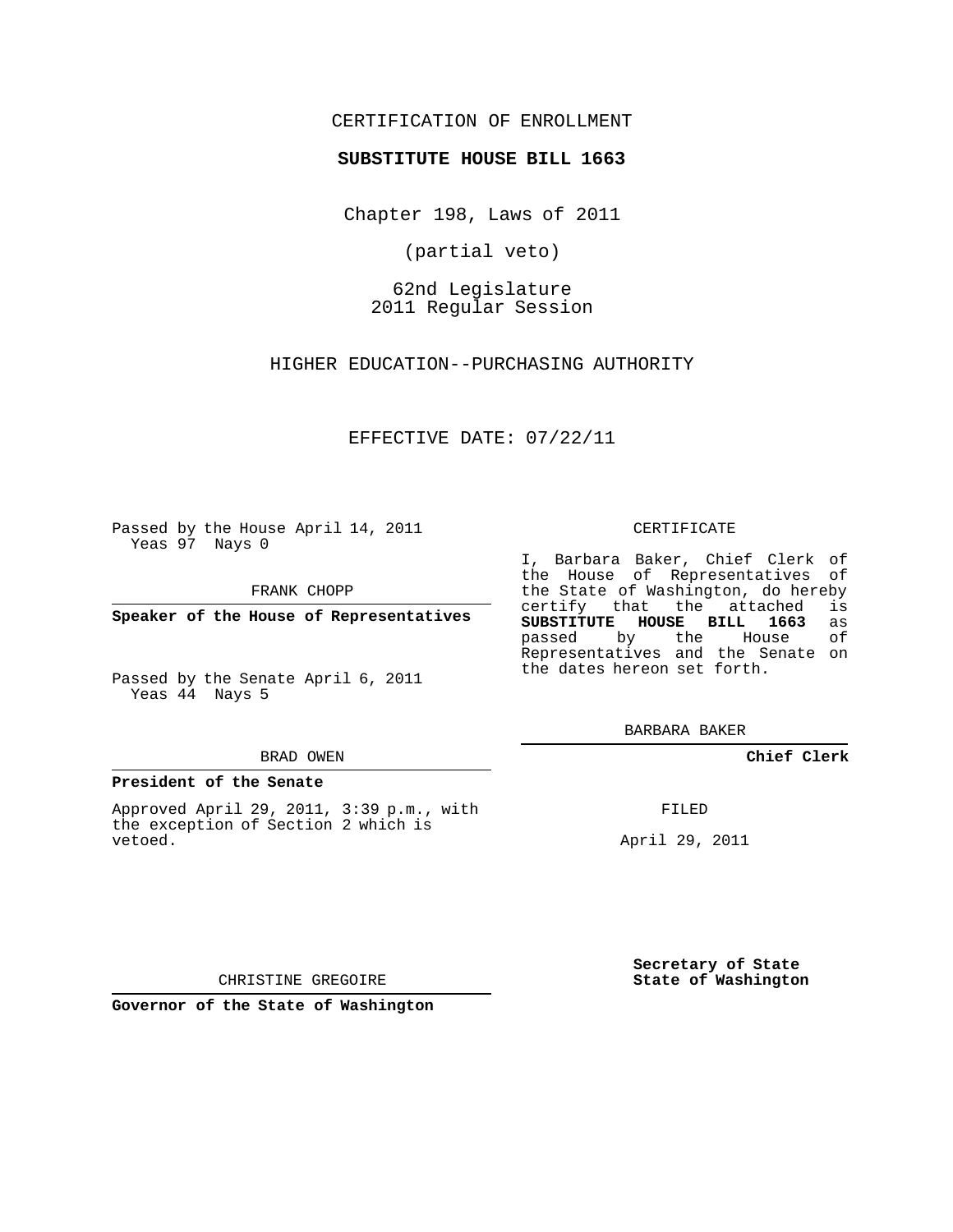# **SUBSTITUTE HOUSE BILL 1663** \_\_\_\_\_\_\_\_\_\_\_\_\_\_\_\_\_\_\_\_\_\_\_\_\_\_\_\_\_\_\_\_\_\_\_\_\_\_\_\_\_\_\_\_\_

\_\_\_\_\_\_\_\_\_\_\_\_\_\_\_\_\_\_\_\_\_\_\_\_\_\_\_\_\_\_\_\_\_\_\_\_\_\_\_\_\_\_\_\_\_

AS AMENDED BY THE SENATE

Passed Legislature - 2011 Regular Session

## **State of Washington 62nd Legislature 2011 Regular Session**

**By** House Higher Education (originally sponsored by Representatives Parker, Ormsby, Probst, Billig, Schmick, Fagan, Angel, and Ahern)

READ FIRST TIME 02/17/11.

 AN ACT Relating to the purchasing authority of institutions of higher education; amending RCW 28B.10.029; and declaring an emergency.

BE IT ENACTED BY THE LEGISLATURE OF THE STATE OF WASHINGTON:

 **Sec. 1.** RCW 28B.10.029 and 2010 c 61 s 1 are each amended to read as follows:

 (1)(a) An institution of higher education may exercise independently those powers otherwise granted to the director of general administration in chapter 43.19 RCW in connection with the purchase and disposition of all material, supplies, services, and equipment needed for the support, maintenance, and use of the respective institution of higher education.

 (b) Property disposition policies followed by institutions of higher education shall be consistent with policies followed by the department of general administration.

 (c) Purchasing policies and procedures followed by institutions of higher education shall be in compliance with chapters 39.19, 39.29, and 43.03 RCW, and RCW 43.19.1901, 43.19.1906, 43.19.1911, 43.19.1917, 18 43.19.1937, ((4<del>3.19.534,</del>)) 43.19.685, 43.19.700 through 43.19.704, and 43.19.560 through 43.19.637.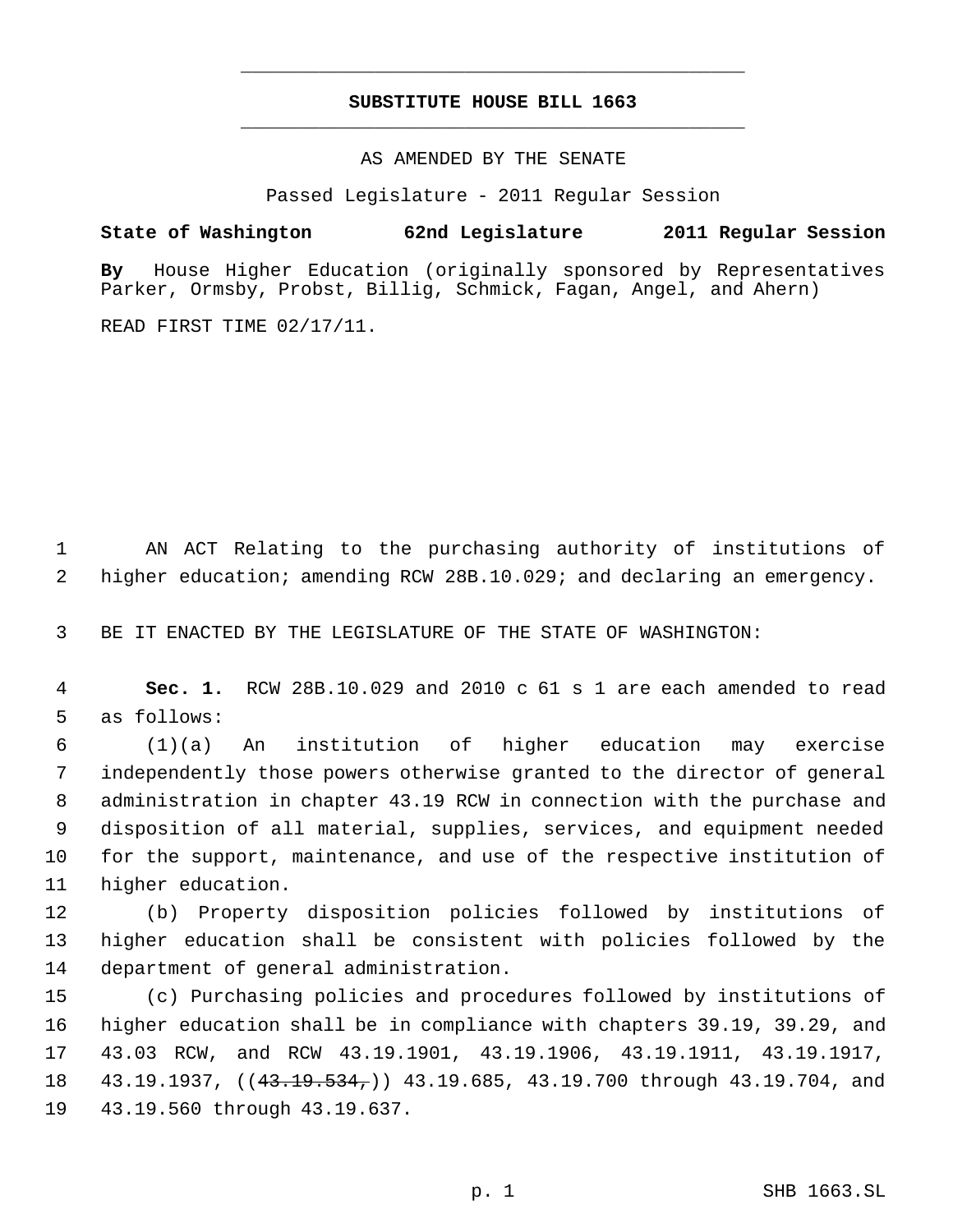(d) Purchases under chapter 39.29, 43.19, or 43.105 RCW by institutions of higher education may be made by using contracts for materials, supplies, services, or equipment negotiated or entered into by, for, or through group purchasing organizations.

 (e) The community and technical colleges shall comply with RCW 43.19.450.

 (f) Except for the University of Washington, institutions of higher education shall comply with RCW 43.41.310, 43.41.290, and 43.41.350.

 (g) If an institution of higher education can satisfactorily demonstrate to the director of the office of financial management that the cost of compliance is greater than the value of benefits from any of the following statutes, then it shall be exempt from them: RCW 13 43.19.685, ((43.19.534,)) and 43.19.637.

 (h) Any institution of higher education that chooses to exercise independent purchasing authority for a commodity or group of commodities shall notify the director of general administration. Thereafter the director of general administration shall not be required to provide those services for that institution for the duration of the general administration contract term for that commodity or group of commodities.

 (2) The council of presidents and the state board for community and technical colleges shall convene its correctional industries business development advisory committee, and work collaboratively with correctional industries, to:

 (a) Reaffirm purchasing criteria and ensure that quality, service, and timely delivery result in the best value for expenditure of state dollars;

 (b) Update the approved list of correctional industries products from which higher education shall purchase; and

 (c) Develop recommendations on ways to continue to build correctional industries' business with institutions of higher education.

 (3) Higher education and correctional industries shall develop a plan to build higher education business with correctional industries to increase higher education purchases of correctional industries products, based upon the criteria established in subsection (2) of this section. The plan shall include the correctional industries' production and sales goals for higher education and an approved list of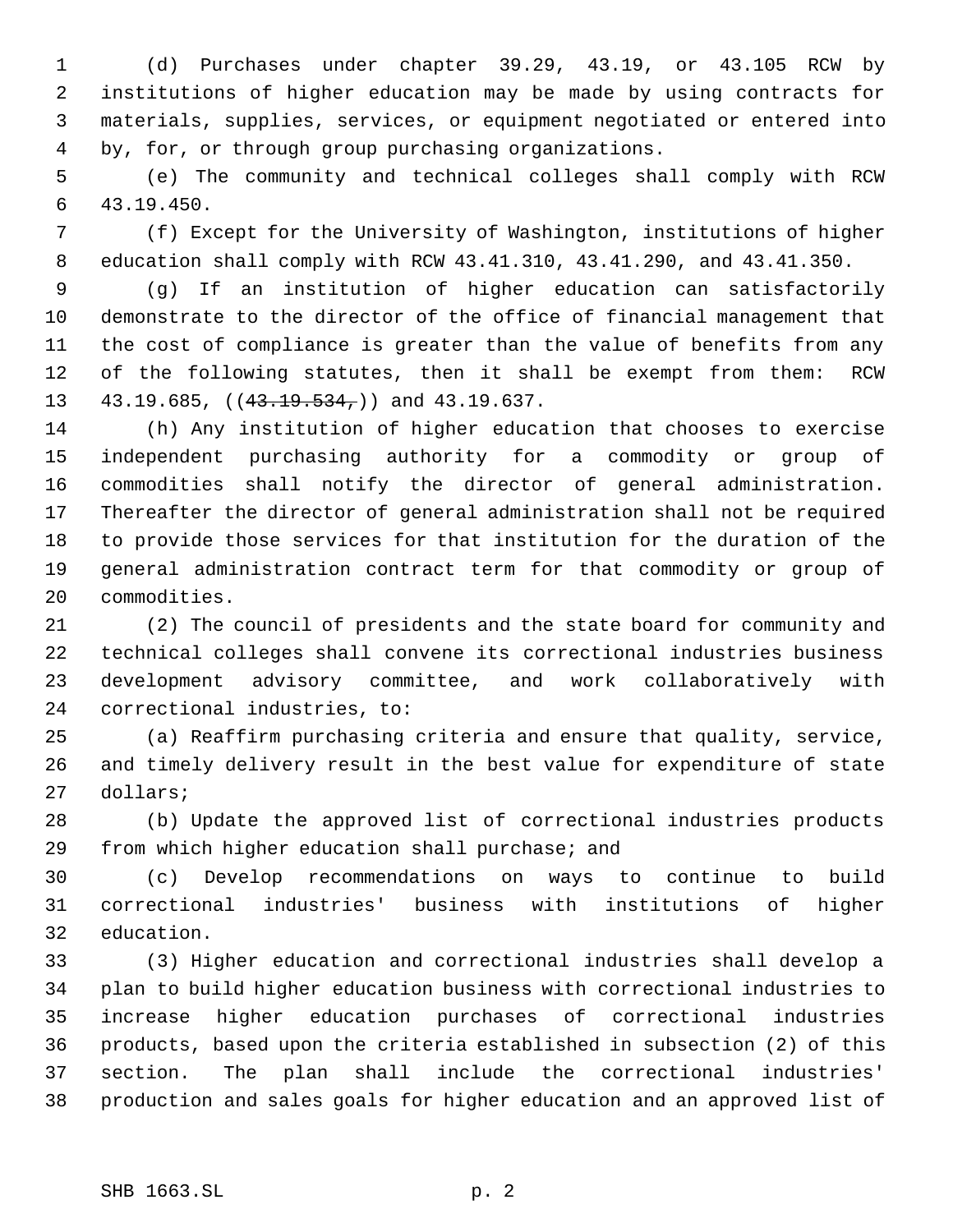products from which higher education institutions shall purchase, based on the criteria established in subsection (2) of this section. Higher education and correctional industries shall report to the legislature regarding the plan and its implementation no later than January 30, 2005.

 (4)(a) Institutions of higher education shall set as a target to contract, beginning not later than June 30, 2006, to purchase one percent of the total goods and services required by the institutions each year produced or provided in whole or in part from class II inmate work programs operated by the department of corrections. Institutions of higher education shall set as a target to contract, beginning not later than June 30, 2008, to purchase two percent of the total goods and services required by the institutions each year produced or provided in whole or in part from class II inmate work programs operated by the department of corrections.

 (b) Institutions of higher education shall endeavor to assure the 17 department of corrections has notifications of bid opportunities with the goal of meeting or exceeding the purchasing target in (a) of this subsection.

 (5) An institution of higher education may exercise independently those powers otherwise granted to the public printer in chapter 43.78 RCW in connection with the production or purchase of any printing and binding needed by the respective institution of higher education. Purchasing policies and procedures followed by institutions of higher education shall be in compliance with chapter 39.19 RCW. Any institution of higher education that chooses to exercise independent printing production or purchasing authority shall notify the public printer. Thereafter the public printer shall not be required to provide those services for that institution.

 *\*NEW SECTION. Sec. 2. This act is necessary for the immediate preservation of the public peace, health, or safety, or support of the state government and its existing public institutions, and takes effect immediately.*

*\*Sec. 2 was vetoed. See message at end of chapter.* Passed by the House April 14, 2011. Passed by the Senate April 6, 2011. Approved by the Governor April 29, 2011, with the exception of certain items that were vetoed. Filed in Office of Secretary of State April 29, 2011.

Note: Governor's explanation of partial veto is as follows: